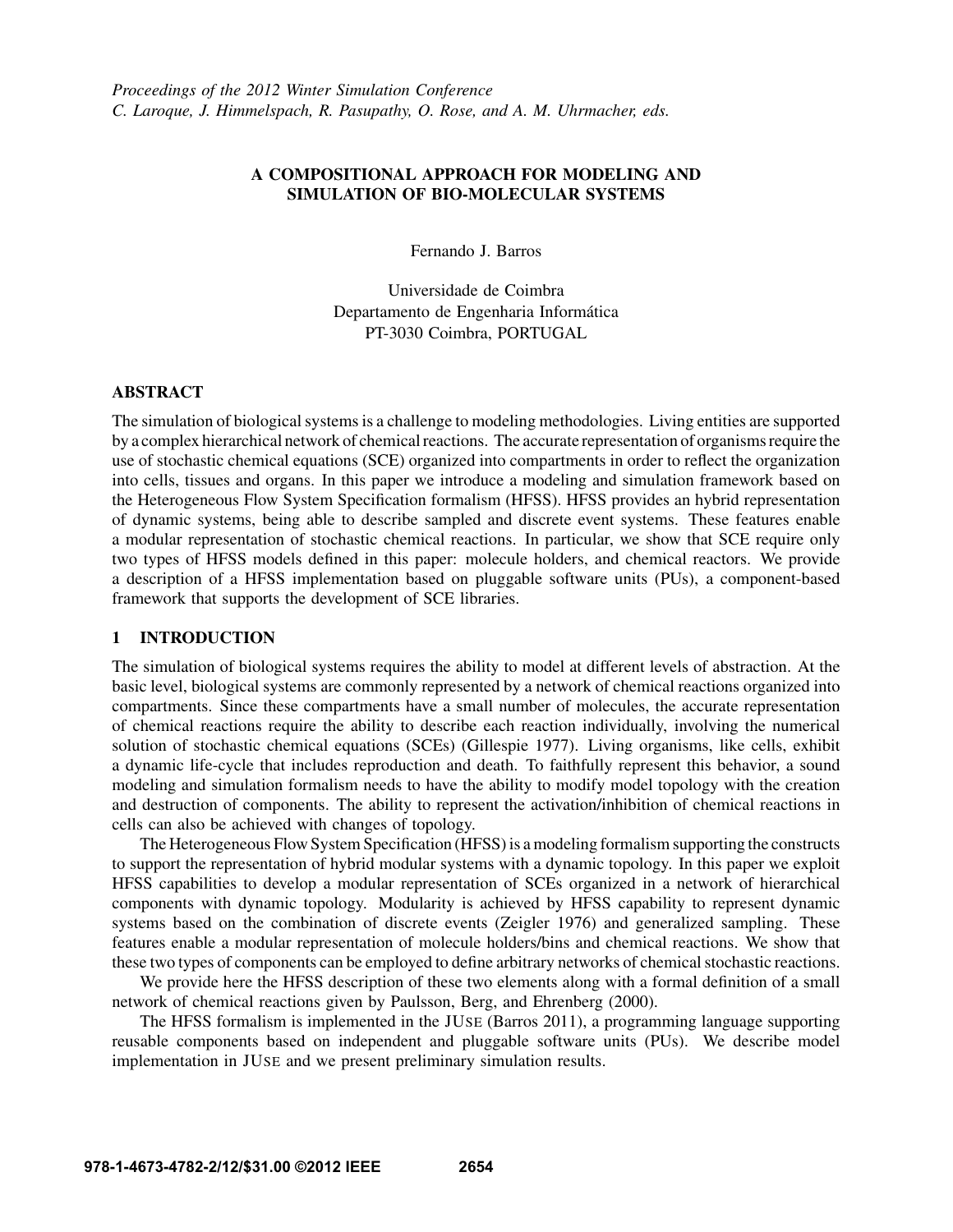### 2 THE HFSS FORMALISM

The Heterogeneous Flow System Specification (HFSS) is a formalism aimed to represent hybrid modular systems (Barros 2003). HFSS defines two types of models: basic and network. Basic models provide state representation and state transition functions. Network models are a composition of basic models and/or other network models. Given its definition, a network provides an abstraction for representing hierarchical systems. HFSS networks have a dynamic topology that can be modified at runtime.The HFSS uses as the time base the set of Hyperreals **H** (Goldblatt 1998), a set that defines the infinitesimal number  $\varepsilon$ . As a particular case of topology adaptation, HFSS can also represent the migration of components between networks (Barros 2005).

## 2.1 HFSS Basic Model

In this section we describe HFSS basic models and their semantics. We consider  $\hat{B}$  as the set of names corresponding to basic HFSS models. A HFSS basic model associated with name  $B \in \widehat{B}$  is defined by:

$$
M_B=(X,Y,P,\rho,\omega,\delta,\bar{\Lambda},\lambda)
$$

where

 $X = \overline{X} \times \overline{X}$  is the set of input flow values

 $\bar{X}$  is the set of continuous input flow values

 $\ddot{X}$  is the set of discrete input flow values

 $Y = \overline{Y} \times \overline{Y}$  is the set of output flow values

 $\bar{Y}$  is the set of continuous output flow values

 $\ddot{y}$  is the set of discrete output flow values

*P* is the set of partial states (p-states)

 $\rho: P \longrightarrow \mathbf{H}_{+\infty}^0$  is the time-to-input function

 $\omega: P \longrightarrow \mathbf{H}_{+\infty}^0$  is the time-to-output function

 $S = \{(p, e) | p \in P, 0 \le e \le v(p)\}\$ is the state set

with  $v(p) = min\{\rho(p), \omega(p)\}\$ , representing the time to transition function

 $\delta: S \times X^{\emptyset} \longrightarrow P$  is the transition function

where  $X^{\emptyset} = \overline{X} \times (\overline{X} \cup {\emptyset})$ 

and  $\varnothing$  represents the null value (absence of value)

- $\bar{\Lambda}: S \longrightarrow \bar{Y}$  is the continuous output function
- $\lambda$ : *P* → *Y*<sup> $\dot{Y}$ </sup> is the partial discrete output function

HFSS models describe independent entities that can only communicate through input/output interfaces, defined by sets *X* and *Y*, respectively. These sets are structured into continuous and discrete parts since the corresponding HFSS components can accept and produce hybrid signals. The transition function,  $\delta$ , describes how a component changes from the current p-state to the next one. Transitions can be triggered by different conditions. A component can change its p-state due the arrival of a discrete flow. A component can also change the p-state according to its autonomous behavior specified by the time-to-input/output functions  $\rho$  and  $\tau$ . When the time elapsed in the current p-state reaches a value specified by one of these time functions, the component changes its p-state. A change can also be triggered by any combination of the previous conditions. The output function  $\bar{\Lambda}$  describes the continuous flow output of a component, while the function  $\lambda$  describes the discrete flow. This latter function can only be non-null when the time elapsed in the current p-state reaches the time-to-output function  $\tau$ .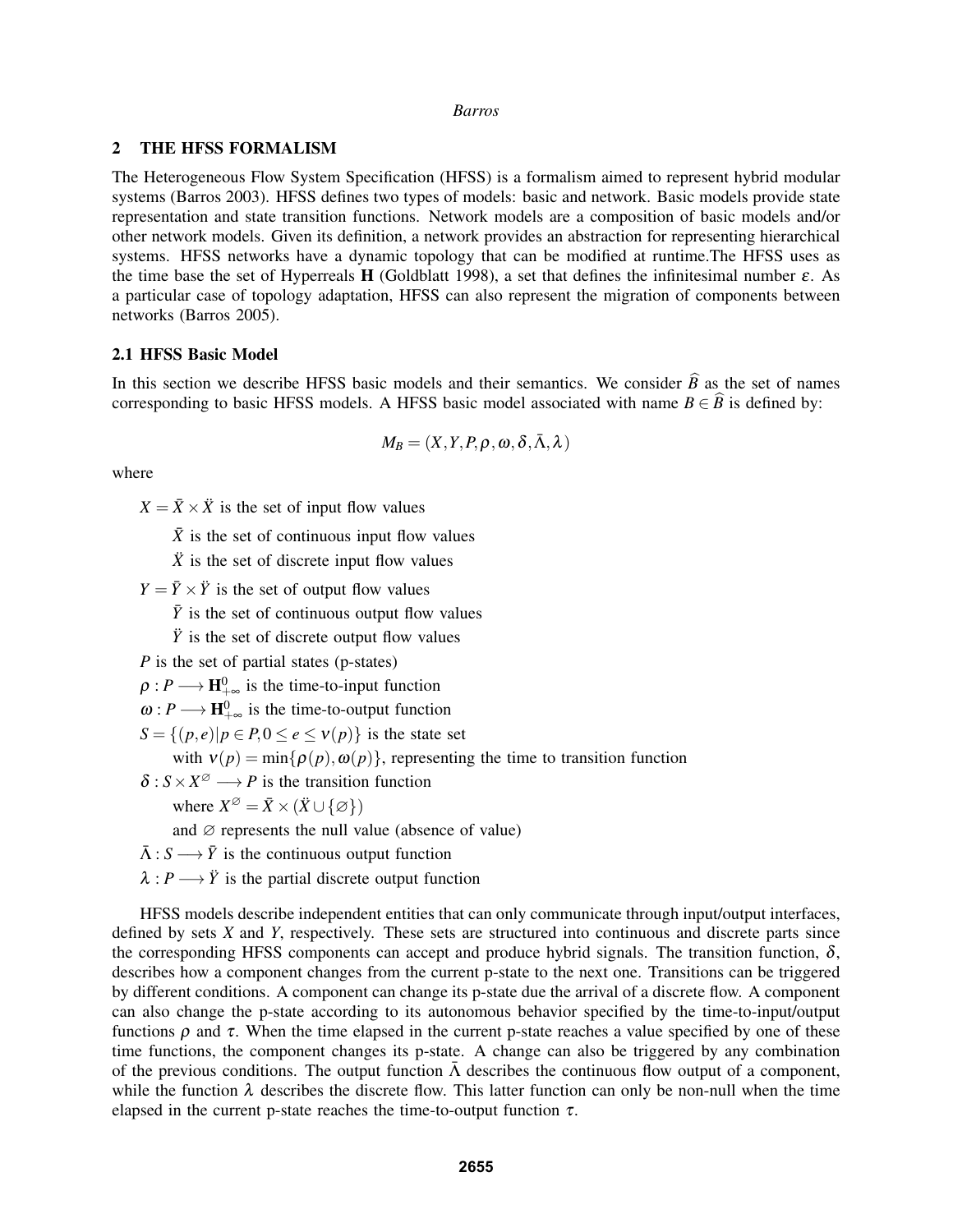We briefly describe the semantics of HFSS components, more details can be found in (Barros 2008). Figure 1 depicts the typical trajectories of a HFSS component. At time  $t_1$  the component in p-state  $p_0$ samples its input since its elapsed time reaches  $\tau(p_0) = \rho(p_0) = e$ . The component changes its p-state to  $p_1 = \delta((p_0, \rho(p_0)), (x_1, \emptyset))$ , where  $x_1$  is the sampled value and no discrete flow is present.



Figure 1: Basic HFSS component trajectories.

At time  $t_2$  the discrete flow  $x_d$  is received by the component that changes to p-state  $p_2 = \delta((p_1, e_1), (x_2, x_d))$ , where  $x_2$  is the continuous flow at  $t_2$ . At time  $t_3$  the component reaches the time-to-output time limit and it changes to p-state  $p_3 = \delta((p_2, \omega(p_2)), (x_3, \varnothing))$ . At this time the discrete flow  $y_d = \lambda(p_2)$  is produced. Additionally, component continuous output flow is always present and given by  $\bar{\Lambda}(p,e)$ . We provide next the HFSS definition of two basic models: Molecule Holder and Reactor that are used in this paper as the backbone for chemical reaction representation. These two models enable a hierarchical and modular definition of arbitrary networks of stochastic chemical equations.

#### Example I: Molecule Holder

The numerical solution of SCEs requires the computation of propensities, a value based of the number of molecules involved in each reaction. Modeling chemical reactions require thus the representation of molecule holders whose main task is to make available the number of molecules of each species. Since propensity changes with the number of molecules, holders need also to signal changes to all reactions depending on the corresponding species. A molecule holder is described by:

$$
M_H = (X, Y, P, \rho, \omega, \delta, \bar{\Lambda}, \lambda)
$$

where

 $X = \{\}\times \mathbb{N}_0^+$ , where  $\mathbb{N}_0^+$  is the set of positive integer numbers  $Y = N \times \{change\}$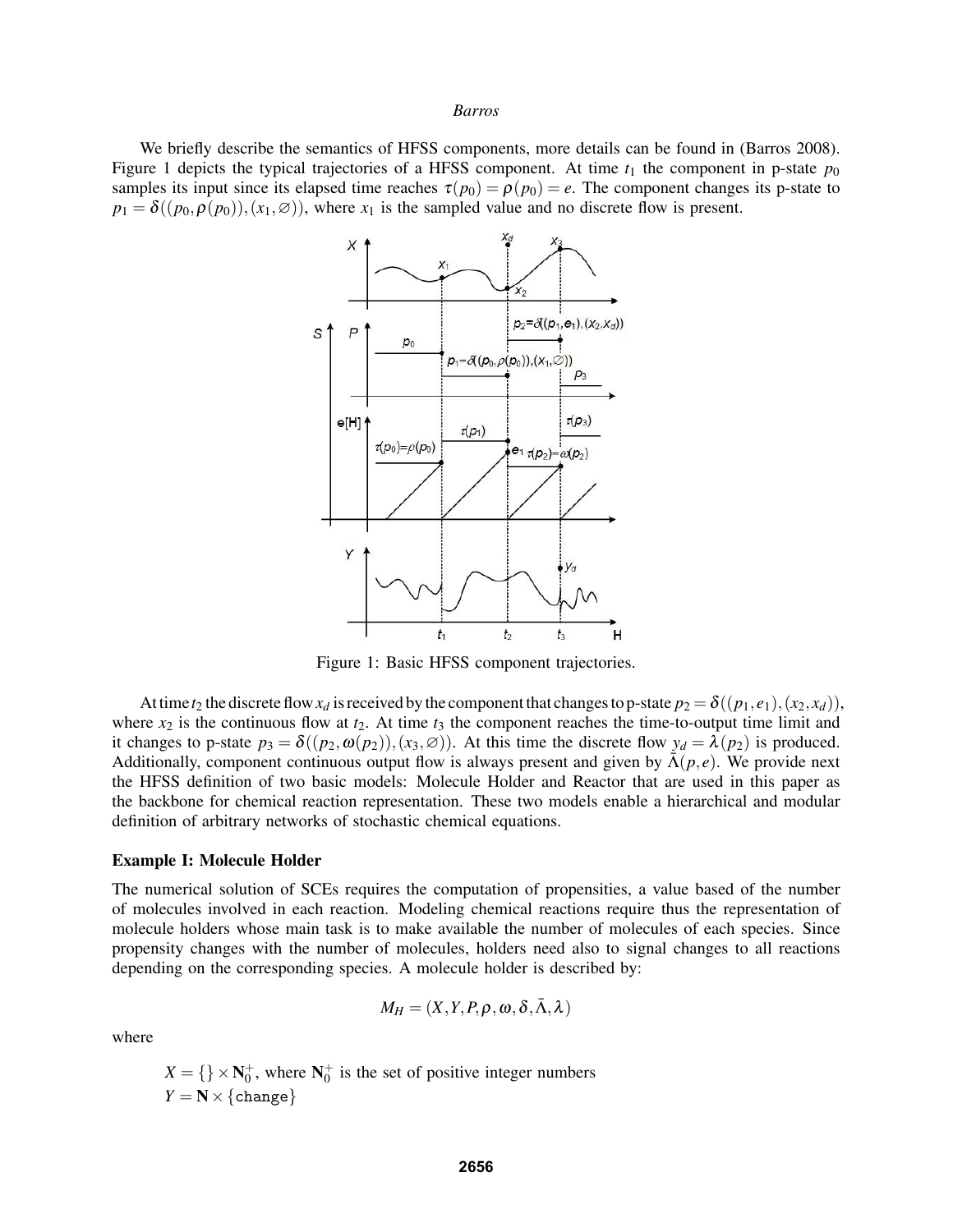$P = \mathbf{R} \times \mathbf{N}_0^+$ , where **R** is the set of real numbers  $\rho(\beta,n) = \infty$  $\omega(\beta,n) = \beta$  $\delta(((\beta,n),e),(\varnothing,\varnothing)) = (\infty,n)$  $\delta(((\beta, n), e), (\emptyset, n')) = (0, n + n')$  $\bar{\Lambda}((\beta,n),e)=n$  $\lambda(\beta,n) = \text{change}$ 

Holders receive as input the variation in the number of molecules. After receiving this value, the holder transmits the current number of molecules as a discrete flow signal. The number of molecules is kept as a continuous output flow so it can be sampled at arbitrary times by the involved reactions. Typical holder input and output trajectories are depicted in Figure 2, where molecules are added at times  $t_1$  and  $t_2$  and removed at time *t*3.



Figure 2: Holder discrete input flow and continuous/discrete output flows.

### Example II: Reactor

A reactor is the other component required to model bio-molecular SCEs. Reaction time is computed based on the next reaction time (NRT) algorithm (Gibson and Bruck 2000). A reactor component samples the propensity and computes the reaction time. The reaction occurs then at the computed time if the propensity remains unchanged. Otherwise, a new reaction time is computed based on the current propensity and on the time elapsed since the last reaction instant. When the reaction occurs it issues a discrete flow reaction so the involved molecule holders can be updated. The reaction then samples the propensity to compute its next reaction time. A reactor is described by:

$$
M_R = (X, Y, P, \rho, \omega, \delta, \bar{\Lambda}, \lambda)
$$

where

 $X = \mathbf{R} \times \{\text{change}\}\$  $Y = \{\}\times\{\text{reaction}\}$  $P = \mathbf{R} \times \mathbf{R} \times \mathbf{R}$  $\rho(\alpha, \beta,$  *propensity* $) = \alpha$  $\omega(\alpha, \beta,$  *propensity* $) = \beta$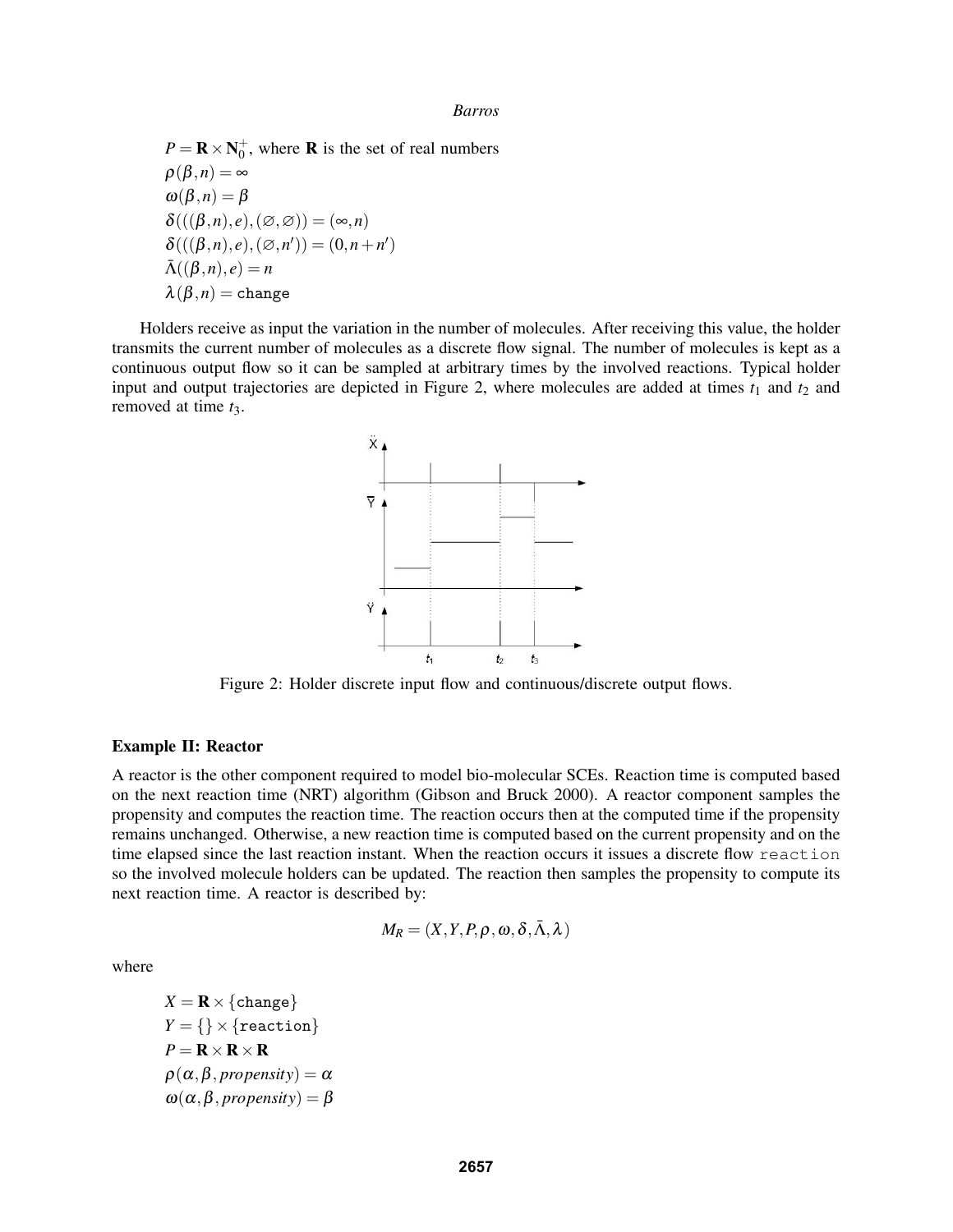$$
\delta(((\alpha,\beta, propensity), e), (p, \varnothing)) = (\infty, EXPONENTIAL(p), p)
$$
  
where EXPONENTIAL(p) is an exponential random variate with mean p  

$$
\delta(((\alpha,\beta, propensity), e), (p, change)) = (\alpha, (\beta - e) \cdot propensity/p, p)
$$
  

$$
\bar{\Lambda}((\alpha,\beta, propensity), e) = \varnothing
$$
  

$$
\lambda(\alpha,\beta, propensity) = reaction
$$

The direct method (DM) (Gillespie 1977), an alternative to NRT, is not amenable to a modular and hierarchical representation since it requires the overall knowledge of all propensities. On the contrary NRT is based exclusively on local information, enabling a distributed computation. We note that neither HFSS reactors nor HFSS molecule holders depend on the kind of chemical reaction they are actually involved in. This feature is based on the generalized sampling supported by HFSS that enables, in this case, the definition of independent models that can be used in arbitrary SCE networks.

#### 2.2 HFSS Network Model

As mentioned before, HFSS network models are compositions of HFSS models (basic or other HFSS network models). Let  $\hat{N}$  be the set of names corresponding to HFSS network models, with  $\hat{N} \cap \hat{B} = \{\}.$ Formally, a HFSS network model associated with name  $N \in \hat{N}$  is defined by:

$$
M_N=(X,Y,\eta)
$$

where

*N* is the network name

 $X = \overline{X} \times \overline{X}$  is the set of network input flows

 $\bar{X}$  is the set of network continuous input flows

 $\ddot{X}$  is the set of network discrete input flows

 $Y = \overline{Y} \times \overline{Y}$  is the set of network output flows

 $\bar{Y}$  is the set of network continuous output flows

 $\ddot{Y}$  is the set of network discrete output flows

 $\eta \in \hat{\eta}$  is the name of the dynamic topology network executive

with

 $\eta \in \hat{\eta}$  representing the set of all names associated with HFSS executive models, constrained to  $\hat{\eta} \cap \hat{\rho} = \hat{\eta} \cap \hat{\chi} = 0$  $\widehat{\eta} \cap \widehat{B} = \widehat{\eta} \cap \widehat{N} = \{\}$ 

Executives are uniquely assigned to network models, i.e.,

 $\forall_{i,j\in\widehat{N},i\neq j}\eta_i\neq\eta_j$  with  $M_k=(X,Y,\eta)_k,\forall_{k\in\widehat{N}}$ 

The model of an executive  $\eta \in \hat{\eta}$ , is a modified HFSS basic model, defined by:

$$
M_{\eta} = (X, Y, P, \rho, \omega, \delta, \bar{\Lambda}, \lambda, \widehat{\Sigma}, \gamma)_{\eta}
$$

where

 $\widehat{\Sigma}_n$  is the set of network topologies

 $\gamma_n : P_n \longrightarrow \widehat{\Sigma}_n$  is the topology function

The network topology  $\Sigma_{\alpha} \in \widehat{\Sigma}_{\eta}$ , corresponding to the p-state  $p_{\alpha} \in P_{\eta}$ , is given by the 3-tuple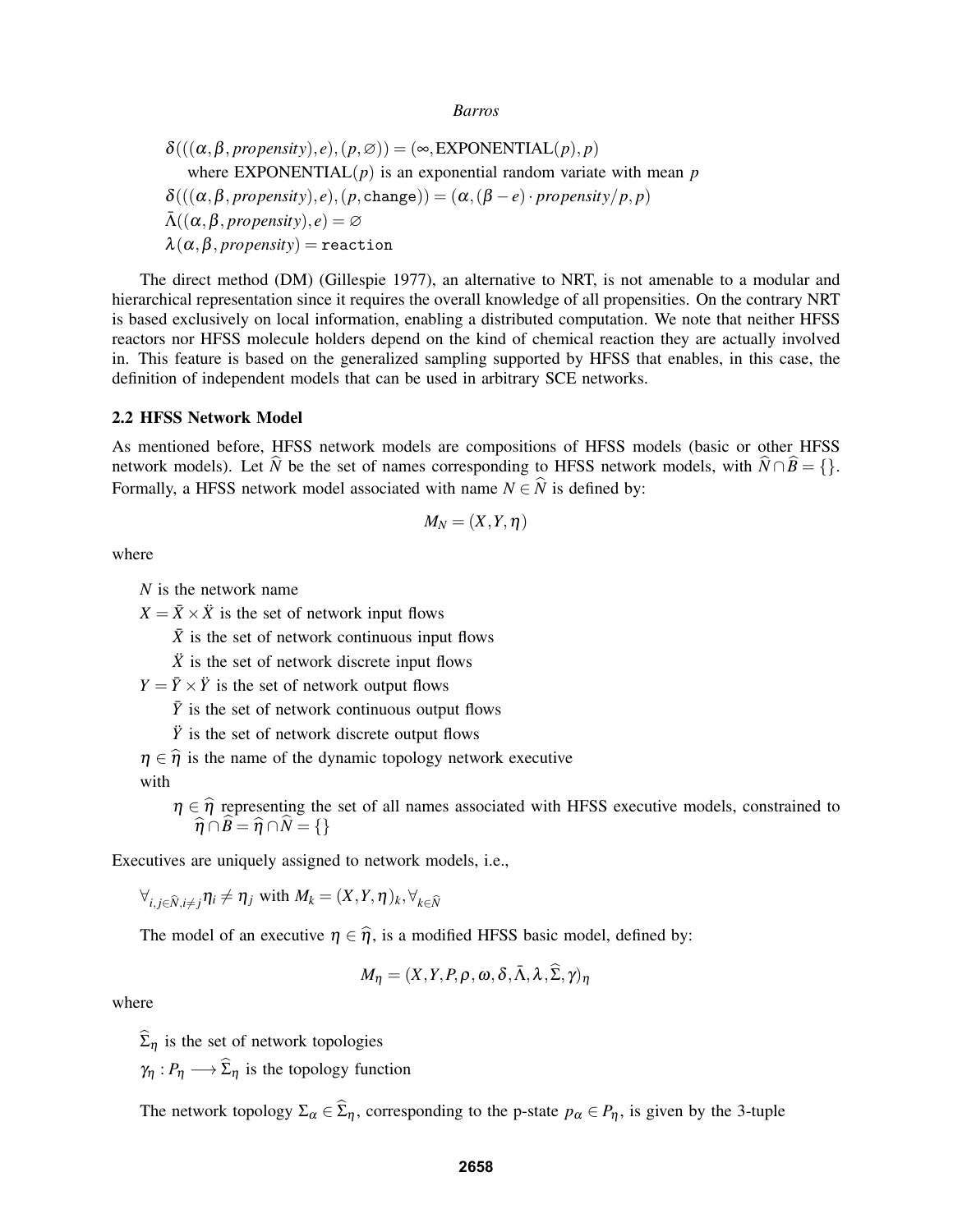$$
\Sigma_{\alpha} = \gamma(p_{\alpha}) = (C_{\alpha}, \{I_{i,\alpha}\} \cup \{I_{\eta,\alpha}, I_{N,\alpha}\}, F_{i,\alpha} \cup \{F_{\eta,\alpha}, F_{N,\alpha}\})
$$

where

 $C_{\alpha}$  is the set of names associated with the executive state  $p_{\alpha}$ for all  $i \in C_\alpha \cup \{\eta\}$ 

 $I_{i,\alpha}$  is the sequence of asynchronous influencers of *i* 

 $F_{i,\alpha}$  is the input function of *i* 

 $I_{N,\alpha}$  is the sequence of network influencers

 $F_{N,\alpha}$  is the network output function

$$
M_i = (X, Y, P, \rho, \omega, \delta, \bar{\Lambda}, \lambda)_i \text{ if } i \in M_i = (X, Y, \eta)_i \text{ if } i \in \widehat{N}
$$

For all  $i \in C_{\alpha}$ 

Variables are subjected to the following constraints for every  $p_\alpha \in P_\alpha$ 

 $\widehat{B}$ 

$$
N \notin C_{\alpha}, N \notin I_{N,\alpha}, \eta \notin C_{\alpha}
$$
  
\n
$$
N \notin E_{i,\alpha} \text{ for all } i \in C_{\alpha} \cup \{\eta, N\}
$$
  
\n
$$
F_{N,\alpha} : \times_{k \in I_{N,\alpha}} Y_k \longrightarrow Y^{\varnothing}
$$
  
\n
$$
F_{i,\alpha} : \times_{k \in I_{i,\alpha}} V_k \longrightarrow X_i^{\varnothing}
$$
  
\nwhere  
\n
$$
V_k = \begin{cases} Y_k^{\varnothing} & \text{if } k \neq N \\ X^{\varnothing} & \text{if } k = N \end{cases}
$$
  
\n
$$
F_{N,\alpha}((\bar{v}_{k_1}, \varnothing), (\bar{v}_{k_2}, \varnothing), \dots) = (\bar{y}_N, \varnothing)
$$
  
\n
$$
F_{i,\alpha}((\bar{v}_{k_1}, \varnothing), (\bar{v}_{k_2}, \varnothing), \dots) = (\bar{x}_i, \varnothing)
$$

These two last constraints are characteristic of discrete systems and impose that non-null discrete flow values cannot be created from a sequence composed exclusively by null values.

The executive is a special component that controls the network topology. Topology depends on the current executive p-state and it is established by the *topology function* γ. Changes in network topology include the ability to modify composition and coupling through add and delete operations. Although HFSS relies on a central component to manage the topology of each network, the decision to change this topology can be made by any arbitrary component or in cooperative manner by several components. However, this decision needs to be communicated to the executive so it can become effective. HFSS topology management guarantees well defined and deterministic behavior when changes in topology occur (Barros 2008).

### Example III: Reaction Network

Molecules and reactors described in the last section are the basic elements to define stochastic chemical systems. We proceed now to the description of a simple system of bio-molecular SCEs (Paulsson et al. 2000). This system involves three kinds of molecules I, S and P whose interactions are described in Table 1 where *i*, *s* and *p* represent the number of molecules of product I, S and P, respectively.

The network executive has a single p-state  $p_0$  associated with the topology

$$
\Sigma_0 = \gamma(p_0) = (C_0, \{I_{i,0}\}, \{F_{i,0}\})
$$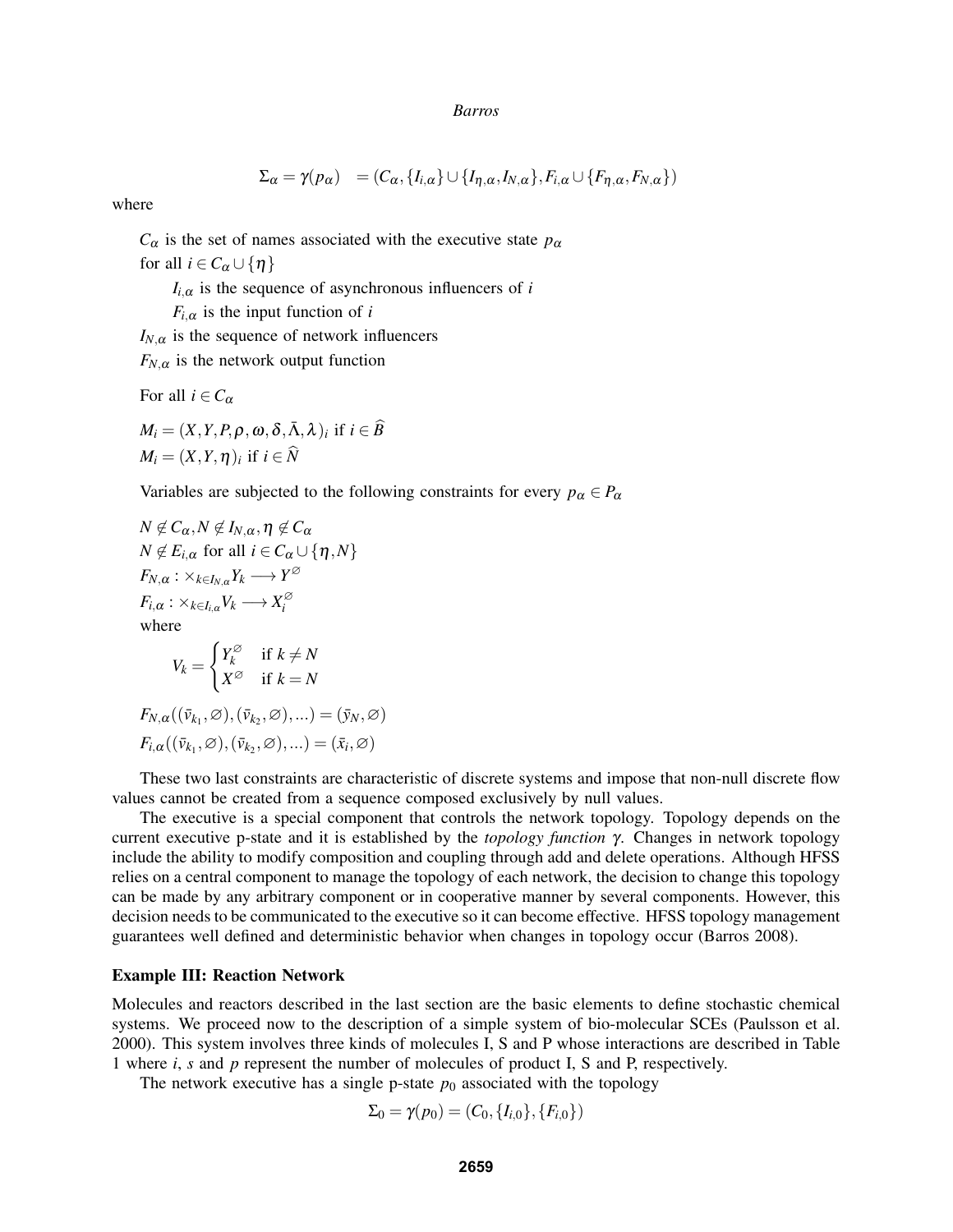Table 1: SCE network.

| Id             | <b>Equation</b>                               | <b>Propensity</b>     |
|----------------|-----------------------------------------------|-----------------------|
| R <sub>1</sub> | $\emptyset \stackrel{r_1}{\longrightarrow} I$ | $r_1$                 |
| R <sub>2</sub> | $I, S \xrightarrow{r_2} S$                    | $r_2 \cdot i \cdot s$ |
| R <sub>3</sub> | $I \stackrel{r_3}{\longrightarrow} P$         | $r_3 \cdot i$         |
| R <sub>4</sub> | $P \stackrel{r_4}{\longrightarrow} \emptyset$ | $r_4 \cdot p$         |
| R <sub>5</sub> | $\emptyset \stackrel{r_5}{\longrightarrow} S$ | r5                    |
| R6             | $S \longrightarrow^{\mathit{r}_6} \emptyset$  | $r_6 \cdot s$         |

where

$$
C_0 = \{R1, R2, R3, R4, R5, R6, I, S, P\}
$$
  
\n
$$
I_{I,0} = \{R1, R3\}, I_{S,0} = \{R5, R6\}, I_{P,0} = \{R2\}
$$
  
\n
$$
I_{R1,0} = I_{R5,0} = \{\}, I_{R2,0} = \{I\}, I_{R3,0} = \{P\}
$$
  
\n
$$
I_{R4,0} = \{I, S\}, I_{R6,0} = \{S\}
$$
  
\n
$$
F_{R1,0}() = (r_1, \emptyset)
$$
  
\n
$$
F_{R2,0}((i_c, i_d), (s_c, s_d)) = (r_2 \cdot i_c \cdot s_c, m_d(i_d, s_d))
$$
  
\n
$$
F_{R3,0}(i_c, i_d) = (r_3 \cdot i_c, i_d)
$$
  
\n
$$
F_{R4,0}(p_c, p_d) = (r_4 \cdot p_c, i_d)
$$
  
\n
$$
F_{R5,0}() = (r_5, \emptyset)
$$
  
\n
$$
F_{R6,0}(s_c, s_d) = (r_6 \cdot s_c, s_d)
$$
  
\n
$$
F_{I,0}((R1_c, R1_d), (R2_c, R2_d), (R3_c, R3_d)) = (\emptyset, n_I)
$$
  
\n
$$
F_{S,0}((R5_c, R5_d), (R6_c, R6_d)) = (\emptyset, n_S)
$$
  
\n
$$
F_{P,0}((R3_c, R3_d), (R4_c, R4_d)) = (\emptyset, n_P)
$$

with

 $m_d(v_1,\ldots,v_n) = \begin{cases} \varnothing & \text{if } v_1 = \ldots = v_n = \varnothing \end{cases}$ change otherwise and  $n_I =$  $\sqrt{ }$  $\int$  $\overline{\mathcal{L}}$ 1 if  $R1_d$  = change  $-1$  if  $R2_d$  = change  $\vee R3_d$  = change ∅ otherwise  $np =$  $\sqrt{ }$  $\int$  $\overline{\mathcal{L}}$ 1 if  $R3_d$  = change  $-1$  if  $R4_d$  = change ∅ otherwise  $n_S =$  $\sqrt{ }$  $\int$  $\overline{\mathcal{L}}$ 1 if  $R5_d$  = change  $-1$  if  $R6_d = \text{change}$ ∅ otherwise

In the network topology we have omitted executive and network influencers and input/output functions. The topology defines reaction propensity and reaction rates  $r_i$ ,  $i = 1..6$ . This definition, enabled by HFSS generalized sampling, supports model reuse since both reactors and molecule holders defined in the last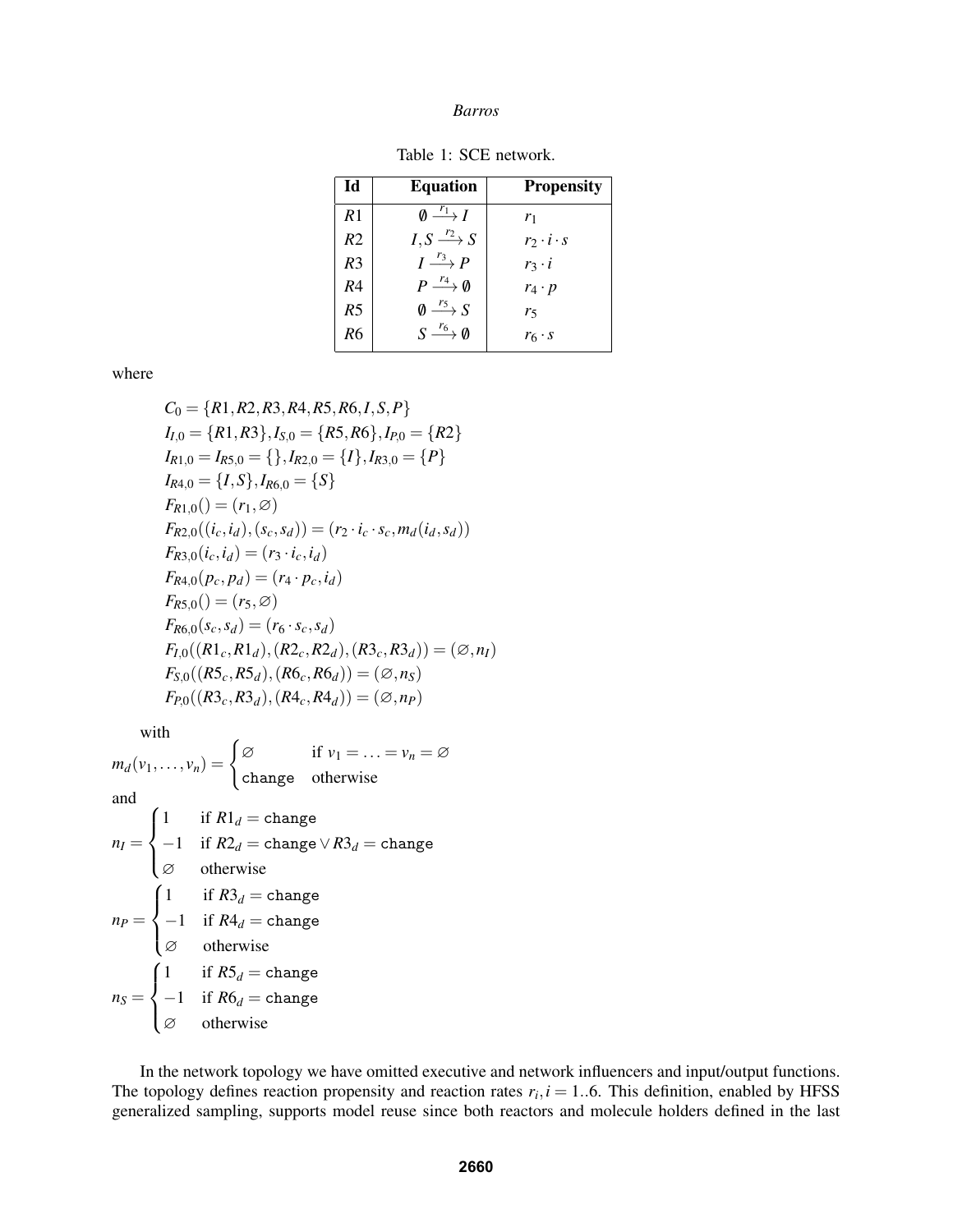section are completely independent from the context they are inserted. These two models can thus be reused with no modification to define any arbitrary SCE network.

A graphical representation of the SCE network is depicted in Figure 3, where components are represented by a rectangle, functions by circles, and the set of influencers of component A is represented by the components having links to the input function of component A. We note that there is a direct mapping between the reactions R1, ..., R6, and the network topology. This direct representation make HFSS models of SCEs very easy to develop and to understand.



Figure 3: SCE network corresponding to chemical reactions defined in Table 1.

### 3 PRELIMINARY SIMULATION RESULTS

HFSS is currently implemented in JUSE, a language supporting Pluggable software units (Barros 2011). We have developed a library of basic components for describing bio-molecular systems in JUSE. This library can support the modeling and simulation of arbitrary SCE networks through the PUs Holder and Reactor whose HFSS models were defined in previous Sections. Figure 4 represents the partial network topology defined in Listing 1.

Molecule holders and reactors are modeled by JUSE pluggable software units (PUs) that have gates as the only mechanism to communicate. The Holder PU issues a signal through output gate change when its content is modified. Input gates add and remove add/remove molecules to/from the Holder. The Reactor PU sends a signal through output gate reaction when a reaction occurs. Propensity is obtained through output gate propensity. In Figure 4, R6 gets the propensity from S. When the reaction occurs R6 removes a molecule from S. R5 is a creation reaction and it does not depend on any molecule. When the corresponding reaction occurs it adds a molecule to S. This behavior closely follows the equations defined in Table 1, being very easy to define and to verify.

JUSE definition of the overall network is given in Listing 1. To help defining the chemical reactions we have created method defineReaction(left, name, propensity, remove, add). The first parameter corresponds to the required molecules to enable the chemical reaction. The second parameter is the reaction name. The reaction propensity is given next and it is given by a closure whose parameters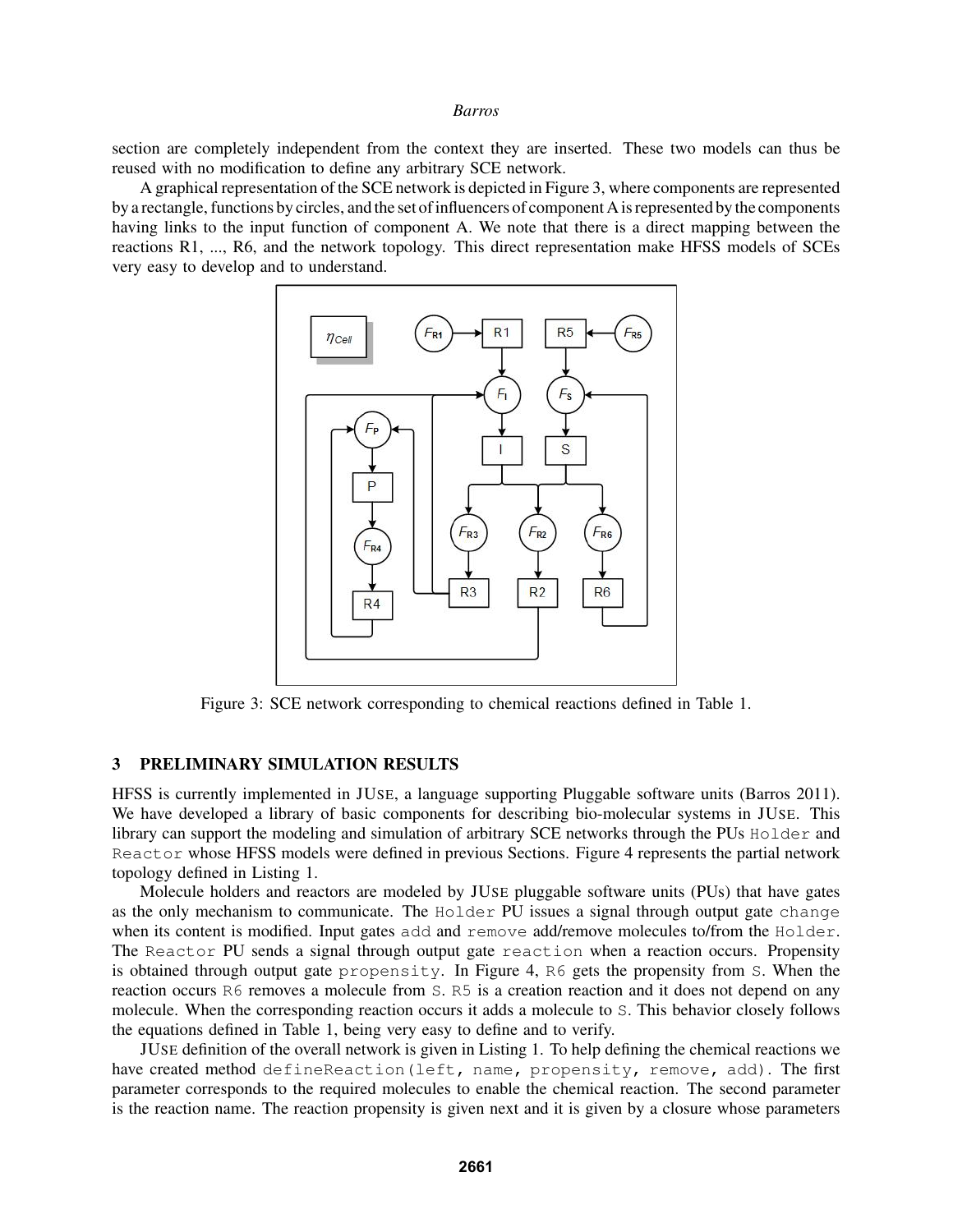



Figure 4: JUSE partial representation of the SCE network of Table 1.

correspond to the molecules defined by the  $l$  eft parameter. The next parameter is the list of the molecules removed by the reaction. Finally, the last parameter defines the molecules created by the reaction.

```
public class Cell extends Executive { 1
  / / . . . 2
 addS(Holder, 'I', {Holder m -> m. set(mi)}); //initial number of type I molecules 3
 addS(Holder, 'S', {Holder m -> m. set(ms)}); //initial number of type S molecules 4
 addS(Holder, 'P', {Holder m -> m. set (mp) }); //initial number of type P molecules
 addS(Reactor, 'R1');
 addS(Reactor, 'R2'); 7
 addS(Reactor, 'R3'); 8
 addS(Reactor, 'R4' ) ; 9
 addS(Reactor, 'R5'); 10
 addS(Reactor, 'R6'); 11
 defineReaction ([], 'R1', '{r1}', [], [1, '1']);
 defineReaction ([1, '1', 1, 'S'], 'R2', '{Integer i, Integer s \rightarrow r2 * i * s}', [1, '1'], []);
 defineReaction([1,'I '], 'R3', '{Integer i -> r3 ∗ i } ', [1, 'I '],[1, 'P']) ;               14
 defineReaction([1,'P'],'R4','{Integer p –> r4 ∗ p}',[1,'P'],[]) ;                                  
 defineReaction ([] , 'R5' , '{r5}',[] , [1 , 'S']) ;                             16
 defineReaction ([1, 'S'], 'R6', '{Integer s \rightarrow r6 * s}', [1, 'S'], []); 17
  / / . . . 18
\} 19
```


Listing 1 defines the set of SCEs in a *declarative* form enabling a simple and intuitive creation of chemical networks.

PUs Holder and Reactor can be (re)used to define any SCE network. Domain dependent information is declarative and it is expressed through the propensity function and the links between components.

Preliminary simulation results are presented in Figure 5 that displays the plots of variables I, S and P for a single simulation run.

JUSE supports HFSS capabilities for supporting changes in topology. Given the HFSS ability to structure systems into compartments it becomes possible to model complex hierarchical bio-molecular systems. Future work will also address the automatic translation of Systems Biology Markup Language (SBML) into JUSE. We plan also to exploit HFSS and JUSE as a basis for a graphical formalism to describe biological systems (Faeder 2011).

### 4 RELATED WORK

Hierarchical and modular principles have been used as a powerful heuristic for handling complex problems in many fields. One of the first formal descriptions of modular decomposition have been made in the area of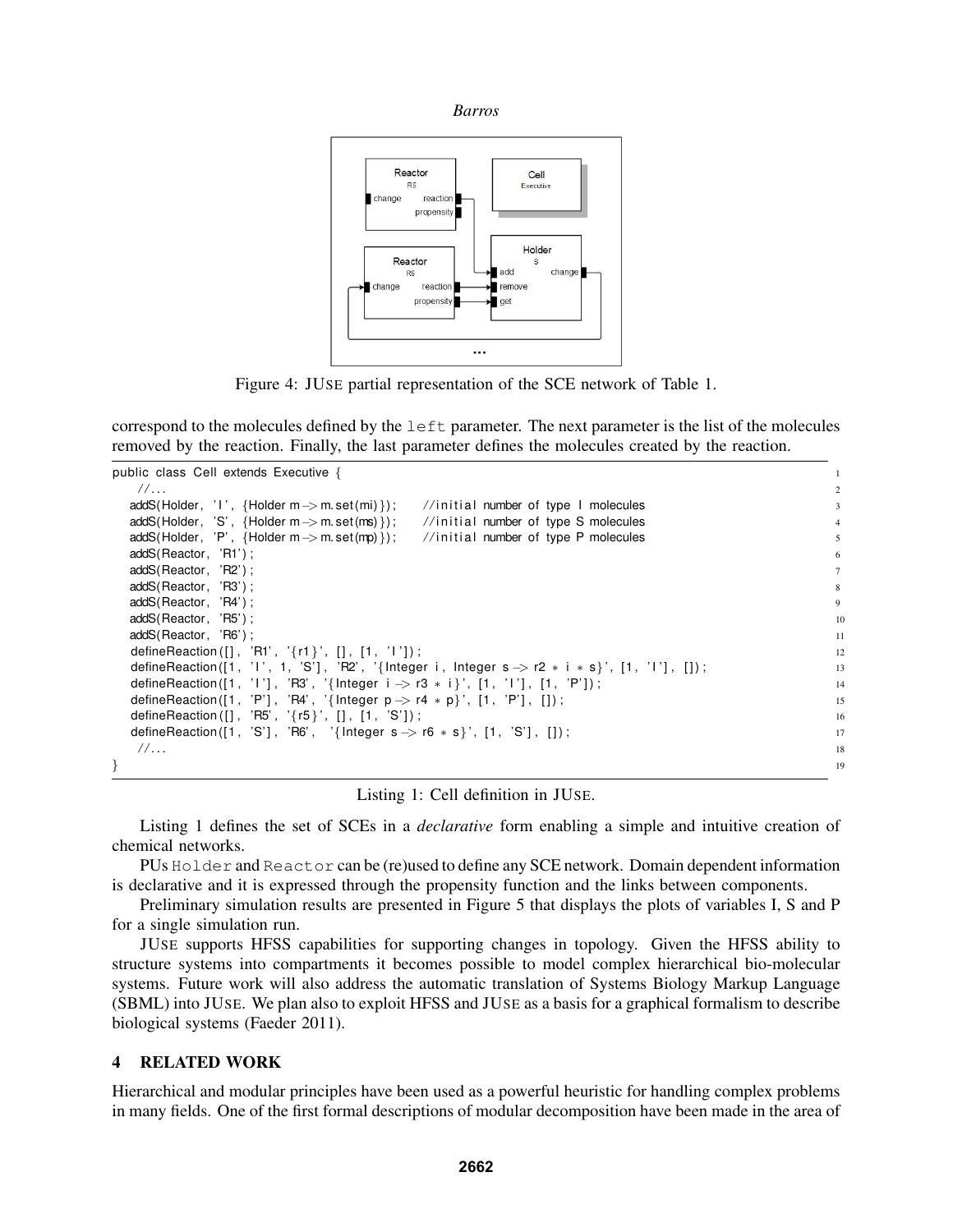



Figure 5: Simulation results.

General Systems Theory (Mesarovic and Takahara 1975), (Wymore 1967). An earlier use of modularly in software was made in (Kahn 1974), where a synchronous programming language was defined. The modular description of discrete event systems was first developed in (Zeigler 1976). The concept of generalized sampling was introduced in (Barros 2002). The combination of generalized-sampling and discrete events was achieved in HFSS (Barros 2003). The concept of dynamic topology general system network was developed in (Barros 1997).

Modeling and simulation of biological systems is a recent area that has been subject of intense research (Curti, Degano, and Baldari 2003), (Kleijn and Koutny 2009), (Mao and Resat 2004), (Phillips 2009), (Priami and Quaglia 2005), (Regev et al. 2004). Most of these approaches are not based upon a general purpose modeling and simulation formalisms but they develop *ad-hoc* solutions to solve SCEs, instead. The Direct Method (DM) (Gillespie 1977) is often used to simulate SCEs. This choice seems to be imposed by the lack of an explicit topology support that makes it difficult to use other algorithms like, for example, the Next Reaction Time (NRT) (Gibson and Bruck 2000). A major drawback of the DM is that it is not amenable to provide a hierarchical and modular representations of SCEs, similar to that enabled by HFSS. The DM requires a global knowledge of all chemical equations imposing a centralized engine responsible to choose the next equation and the corresponding reaction time. This kind of algorithm is not easily represented in a distributed and hierarchical & modular formalism like HFSS. Although the DM could be represented in HFSS, it would impose a flat (non-hierarchical) model with all the equations.

The most common formalisms to represent SCEs are based on the  $\pi$ -calculus (Priami and Quaglia 2005), (Phillips 2009), (Versari 2007). Other process algebras formalisms have also been developed like, for example, Bio-PEPA (Ciocchetta and Hillston 2009), and sCCP (Bortolussi and Policriti 2008). However, these approaches provide mainly support for the DM that tends to blend models and simulation algorithms. We found no evidence that the representation of SCEs based on reactors and molecule holders models, as defined in Section 2.1, can be achieved using these process algebras. We also found that the analysed process algebras make no provisions for representing dynamic topologies in general and component mobility in particular, as supported by HFSS (Barros 2005).

We have focused on the representation of chemical reactions using SCSs. Other types of models based, for example, on ODEs (ordinary differential equations), have been developed (Galpin, Bortolussi, and Hillston 2009). However, these models provide only a good approximation when a large number of molecules is involved which is not often the case when describing cellular models. The HFSS formalism can also describe numerical solvers to represent systems of ODEs (Barros 2003).

The HFSS formalism offers a unique SCEs representation by enabling chemical equations to be described by only two kinds of models: molecules holders and reactors as shown in this paper. Since HFSS is a modeling and simulation formalism it offers full support for time advance mechanisms. HFSS also guarantees a deterministic execution of simulation models and the closure under the composition operation. The formalism is also able to represent a plethora of models, including, for example, digital controllers and ODEs (Barros 2003). Given the explicit and dynamic nature of HFSS network topologies, the formalism can seamlessly support the representation of chemical reactions in dynamic compartments. These features enable an intuitive and and expressive representation of large and complex SCEs networks, necessary to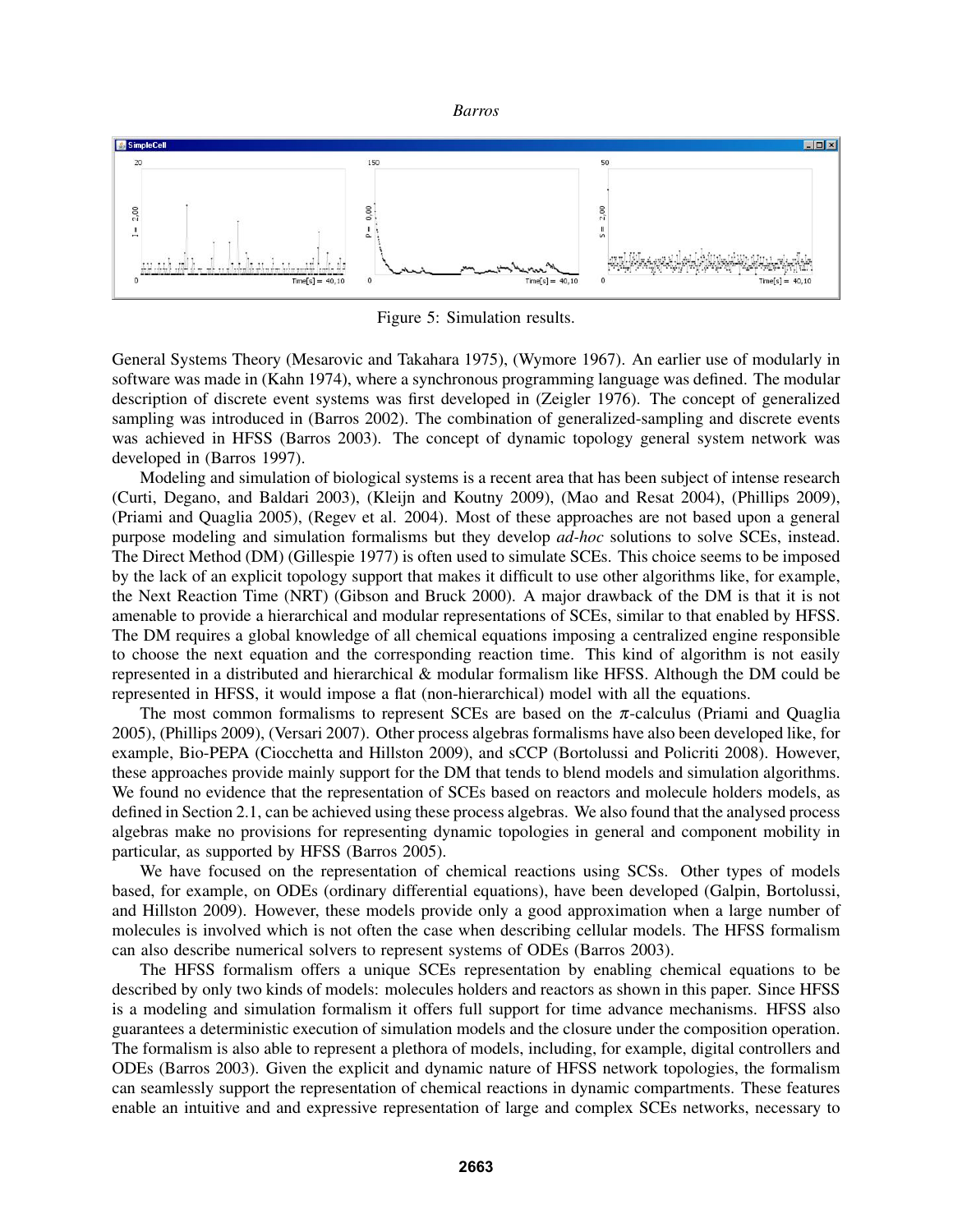model cells and their organization. Other approaches require the use of explicit components to define timed behavior, and they seem not to be amenable to support the definition of general purpose components to support SCEs (Kuttler and Niehren 2006). The support for declarative definitions of SCE networks seems also limited in these approaches (Kuttler and Niehren 2006).

HFSS explicit topology representation makes it trivial to use the Next Reaction Method (Gibson and Bruck 2000), a very efficient algorithm to solve SCEs (Mauch and Stalzer 2011). HFSS provides also an intuitive representation for SCEs enabling a easy development of SCEs networks.

The validation of HFSS models, in particular network models requiring changes in topology, will benefit from the case studies reported in the literature (Uhrmacher et al. 2011).

### 5 CONCLUSIONS AND FUTURE WORK

The simulation of biological systems is a challenge to modeling methodologies. We have shown that HFSS offers key features that are fundamental to represent such systems. HFSS enables a modular description of biological systems enabling a seamless representation of chemical reaction in compartments. This modular partitioning can be directly mapped into the organization of living entities into cells. The hierarchical nature of HFSS enables also the division of cells into other compartments, like the nucleus, enabling the direct mapping of cell organization. Living entities poses another challenge to modeling methodologies by exhibiting a dynamic creation and destruction of cells. HFSS provides support for arbitrary dynamic topologies, including model mobility, (Barros 2005), and we plan to exploit these capabilities to represent cell division, cell dead and virus attack. Rule-based topology transformation (Michel, Spicher, and Giavitto 2008), will be considered as an extension to the HFSS formalism. Future work will address the development of libraries to represent actual molecular pathways that can support accurate cell modeling.

# ACKNOWLEDGEMENTS

This work was partially supported by the Portuguese Foundation for Science and Technology under project PTDC/EIA-EIA/100752/2008.

#### REFERENCES

- Barros, F. 1997. "Modeling Formalisms for Dynamic Structure Systems". *ACM Transactions on Modeling and Computer Simulation* 7 (12): 505–515.
- Barros, F. 2002. "Towards a Theory of Continuous Flow Models". *International Journal of General Systems* 31 (1): 29–39.
- Barros, F. 2003. "Dynamic Structure Multiparadigm Modeling and Simulation". *ACM Transactions on Modeling and Computer Simulation* 13 (3): 259–275.
- Barros, F. 2005. "A Formal Representation of Mobile Hybrid Components". *SIMULATION: Transactions on the SCS* 13 (3): 259–275.
- Barros, F. 2008. "Semantics of Discrete Event Systems". In *Distributed Event-Based Systems*, 252–258.

Barros, F. 2011. *Achieving Reuse with Pluggable Software Units*, 183–191. Number 6727 in LNCS. Springer.

- Bortolussi, L., and A. Policriti. 2008. "Modeling Biological Systems in Stochastic Concurrent Constraint Programming". *Constraints* 13 (1): 66–90.
- Ciocchetta, F., and J. Hillston. 2009. "Bio-PEPA: A framework for the modelling and analysis of biological systems". *Theoretical Computer Science* 410 (33–34): 3065–3084.
- Curti, M., P. Degano, and C. Baldari. 2003. "Causal π-Calculus for Biochemical Modelling". In *Computational Methods in Systems Biology*, Volume LNCS 2602, 21–34.
- Faeder, J. 2011. "Toward a Comprehensive Language for Biological Systems". *BMC Biology* 9 (68).
- Galpin, V., L. Bortolussi, and J. Hillston. 2009. "HYPE: A Process Algebra for Compositional Flows and Emergent Behaviour". In *Proceedings of the 20th International Conference on Concurrency Theory*, 305–320.